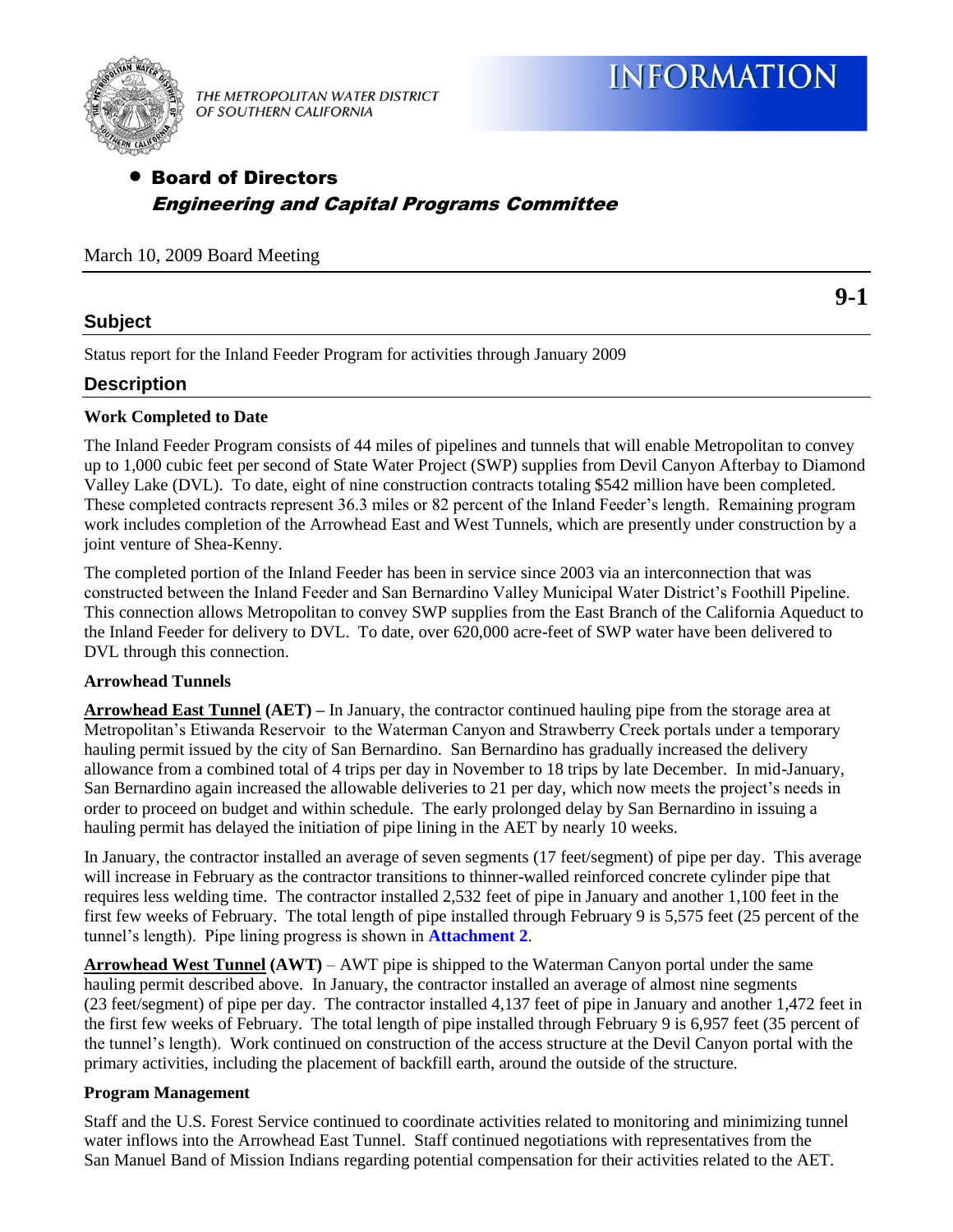In January 2009, the Board authorized an agreement with Ritchie Bros. Auctioneers to provide auction services for surplus equipment from the Arrowhead Tunnels. The first auction is planned to be held in April 2009.

On December 10, 2008, the Legal Department filed an eminent domain action to acquire an additional four years on the construction easement over 7.5 acres of land at the AWT Waterman Canyon portal. The land is owned by the Campus Crusade for Christ, and the easement area is needed for muck storage from the tunnel excavation and equipment staging area. The prior easement expired at the end of December 2008. Metropolitan's Legal Department is prosecuting this action while it also continues to work with outside counsel on the re-trial of the prior eminent domain action to acquire the land on which the portal site is located and easements for the pipeline across Campus Crusade's property. Because the final amount of compensation owed to Campus Crusade is dependent on court decisions, the total cost for these actions are unknown and are not reflected in the updated total projected cost for the Inland Feeder as discussed below. As court decisions are rendered and costs are finalized, staff will update the Board. No additional funds are required to be appropriated, as sufficient funds are available within the program's Remaining Budget. Funds will be moved from Remaining Budget to the active project budget to support the activities by staff to prepare for the Campus Crusade for Christ cases.

#### **Budget and Schedule**

Due to the delays in obtaining the AET pipe hauling permit, the AET and AWT are on virtually identical schedules, with completion expected in early 2010. This date is approximately 6 months ahead of the September 2010 target set forth in the revised contract. The overall on-line date for the project has not yet been affected by the permit issues with San Bernardino.

Following board authorization of a settlement agreement and contract amendment with the Arrowhead Tunnels contractor in August 2006, staff conducted a complete review of the program budget to estimate the total projected cost to complete the Inland Feeder Program. Based on the revised September 2010 completion date for the Arrowhead Tunnels as presented to the Board in August 2006, the updated total projected cost for the Inland Feeder is estimated to be \$1.139 billion. Total expenditures through January 2008 are \$1.055 billion (see **[Attachment 1](#page-3-0)** for the Projected Cost/Expenditures). Staff will continue to report on the status of ongoing discussions with the San Manuel Band of Mission Indians and of litig[ation with Campus Crus](#page-4-0)ade for Christ. The board-approved budget for the entire program remains at \$1.186 billion. **Attachment 2** shows the actual lining progress and cash flow on both tunnels compared to the planned progress and expenditures set forth in the August 2006 contract amendment.

The payments on the contractor's incentive/risk program are discussed with the Board on a regular basis at the Engineering and Capital Programs Committee meetings. This incentive plan is part of the contract amendment approved [by the Board in Augus](#page-3-0)t 2006. The incentive payment to the contractor for the month of December 2008 is shown in **Attachment 1**.

Upon completion of construction, environmental mitigation measures will continue along the Arrowhead Tunnels alignment for up to two years in accordance with the program Environmental Impact Report.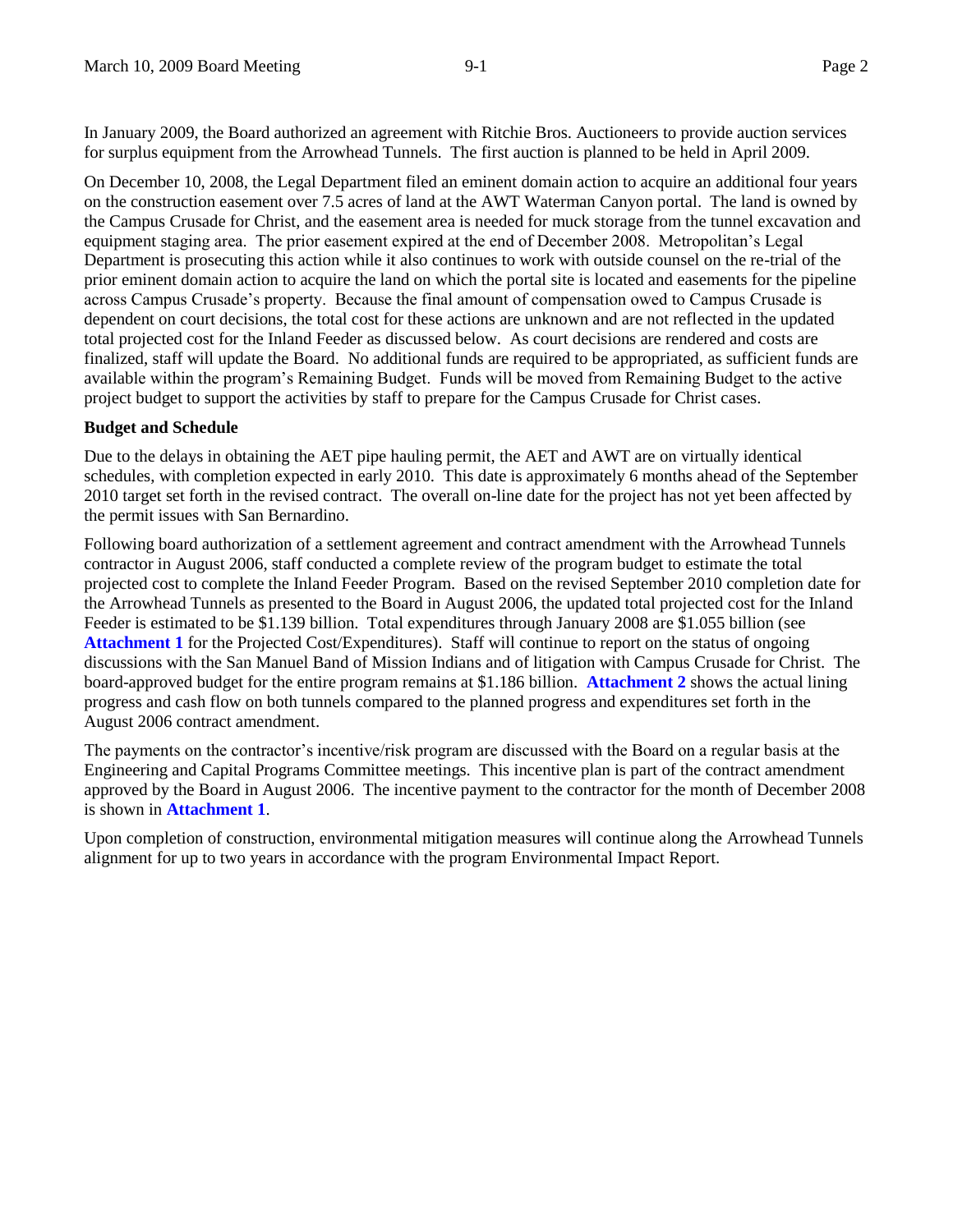## **Policy**

Submitted per request of the Board

#### **Fiscal Impact**

Refer to **[Attachment 1](#page-3-0)**.

2/12/2009 *Roy L. Wolfe Date*

*Manager, Corporate Resources*

2/24/2009 Jeffrey K *General Manager Date*

**Attachment 1 – [Inland Feeder Program Projected Cost/Expenditures and Incentive Plan](#page-3-0)  Payments** 

**Attachment 2 – [Arrowhead Tunnels Actual vs. Planned Pipe Lining Progress and Actual vs.](#page-4-0)  Planned Cash Flow** 

BLA #6405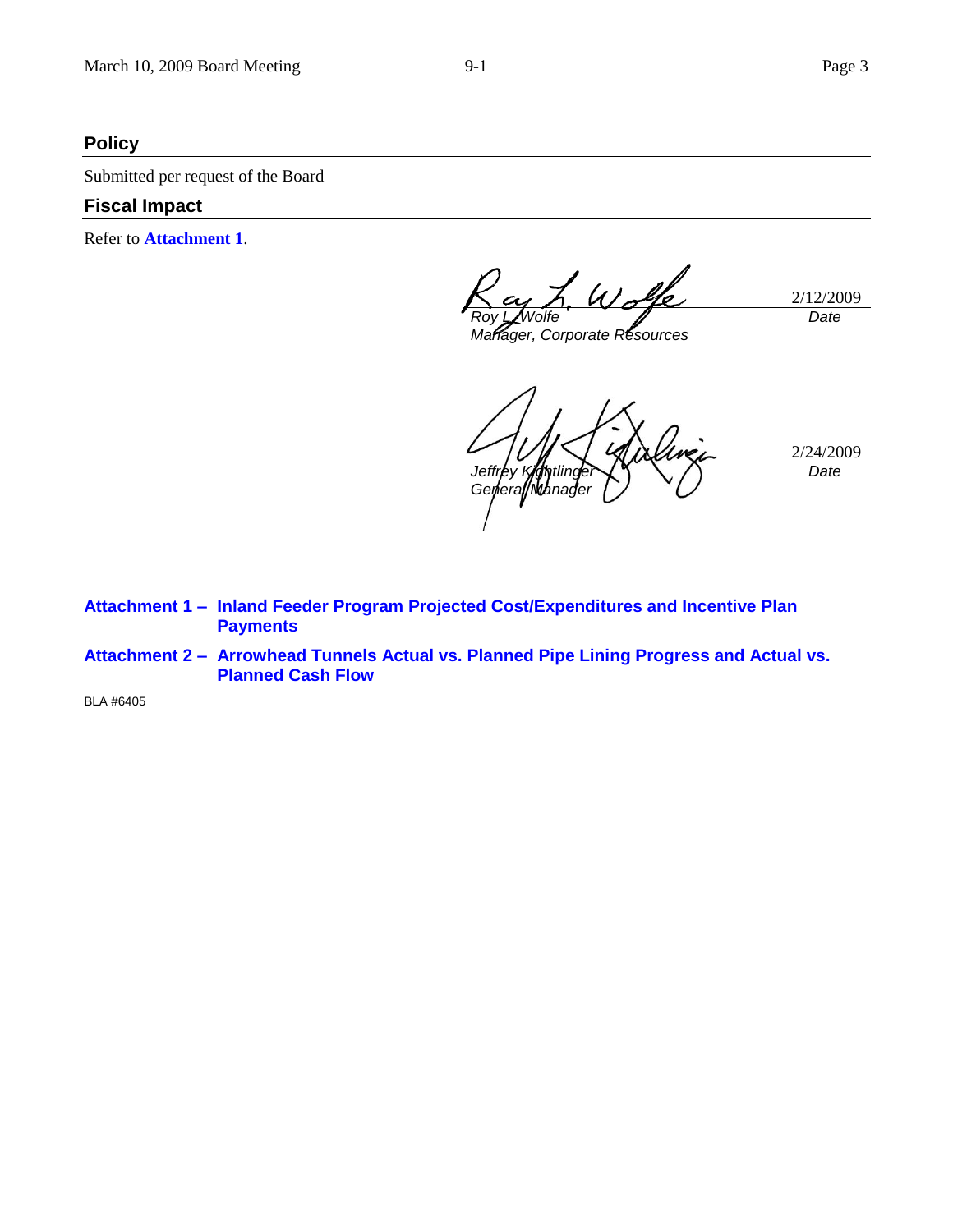<span id="page-3-0"></span>

| <b>Inland Feeder Program</b><br><b>Projected Cost/Expenditures (\$ in Millions)</b> |                                                      |         |                                           |                                   |                                        |         |                                                    |  |  |  |  |  |
|-------------------------------------------------------------------------------------|------------------------------------------------------|---------|-------------------------------------------|-----------------------------------|----------------------------------------|---------|----------------------------------------------------|--|--|--|--|--|
|                                                                                     | Projected Cost<br>To Complete<br>(Updated Jan. 2009) |         | Expenditures<br>This Month<br>(Jan. 2009) |                                   | Expenditures<br>To Date<br>(Jan. 2009) |         | % Complete Based<br>on Expenditures<br>(Jan. 2009) |  |  |  |  |  |
| <b>Active Construction</b>                                                          |                                                      |         |                                           |                                   |                                        |         |                                                    |  |  |  |  |  |
| Arrowhead Tunnels Const. Contract                                                   | \$                                                   | 397.0   | $\mathcal{S}$                             | 6.9                               | $\mathcal{S}$                          | 327.0   | 82%                                                |  |  |  |  |  |
| <b>Construction Inspection and Support</b>                                          | \$                                                   | 58.0    | \$                                        | 0.6                               | $\mathcal{S}$                          | 50.9    | 88%                                                |  |  |  |  |  |
| <b>Subtotal, Active Construction</b>                                                | \$                                                   | 455.0   | \$                                        | 7.5                               | $\mathcal{S}$                          | 377.9   | 83%                                                |  |  |  |  |  |
| <b>Other Components</b>                                                             |                                                      |         |                                           |                                   |                                        |         |                                                    |  |  |  |  |  |
| <b>Completed Projects</b>                                                           | \$                                                   | 578.2   | \$                                        | 0.0                               | \$                                     | 573.9   | 99%                                                |  |  |  |  |  |
| Others (R/W, Env., Prog. Mgmt.)                                                     | \$                                                   | 105.4   | \$                                        | 0.2                               | \$                                     | 102.7   | 97%                                                |  |  |  |  |  |
| <b>Subtotal, Other Components</b>                                                   | \$                                                   | 683.5   | \$                                        | 0.2                               | \$                                     | 676.6   | 99%                                                |  |  |  |  |  |
| <b>Expended To Date</b>                                                             |                                                      |         | \$                                        | 7.7                               | \$                                     | 1,054.5 | 89%                                                |  |  |  |  |  |
| Subtotal, All Projects                                                              | \$                                                   | 1,138.5 |                                           | <b>Projected Cost to Complete</b> |                                        |         |                                                    |  |  |  |  |  |
| <b>Remaining Budget</b>                                                             | \$                                                   | 48.0    |                                           |                                   |                                        |         |                                                    |  |  |  |  |  |
| <b>Board-Authorized Budget</b>                                                      | \$                                                   | 1,186.5 | Total Project Budget                      |                                   |                                        |         |                                                    |  |  |  |  |  |
| Length of Pipe Installed in Tunnels Through 2/9/09                                  |                                                      |         |                                           |                                   |                                        |         |                                                    |  |  |  |  |  |
| <b>Arrowhead East</b>                                                               | (25%)<br>5,575 ft<br>of 22,458 ft                    |         |                                           |                                   |                                        |         |                                                    |  |  |  |  |  |
| <b>Arrowhead West</b>                                                               | of 19,884 ft<br>$6,957$ ft<br>(35%)                  |         |                                           |                                   |                                        |         |                                                    |  |  |  |  |  |
| of 42,342 ft<br>Total<br>$12,532$ ft<br>(30%)                                       |                                                      |         |                                           |                                   |                                        |         |                                                    |  |  |  |  |  |

NOTE: Contractor invoices paid through January 2009 = \$317.1M Overall completion =  $38.7$  of 44.2 miles (88%)

| <b>Inland Feeder Program - Arrowhead Tunnels</b><br><b>Incentive Plan Payments</b> |                                                                           |                    |                                       |         |                                               |         |                               |     |  |  |  |  |  |  |
|------------------------------------------------------------------------------------|---------------------------------------------------------------------------|--------------------|---------------------------------------|---------|-----------------------------------------------|---------|-------------------------------|-----|--|--|--|--|--|--|
| June $2006 - \text{Nov. } 2008$<br>(Previously Reported)<br>December $2008(3)$     | East/West Tunnels<br>Cumulative Feet<br>Lined with Pipe<br>1,225<br>2,203 | $\mathbb{S}$<br>\$ | East<br>Tunnel<br>3,002,425<br>63,000 | S<br>\$ | West<br>Tunnel<br>(1)<br>3,753,043<br>106,500 | S<br>\$ | Total<br>6,755,468<br>169,500 |     |  |  |  |  |  |  |
| <b>TOTALS</b>                                                                      | 3,428                                                                     | S                  | 3,065,425                             |         | 3,859,543                                     | S       | 6.924.968                     | (2) |  |  |  |  |  |  |

(1): For Arrowhead West Tunnel, incentive program evaluation commenced in June 2006.

(2): Percent of maximum possible combined incentive: 76% (68% Arrowhead East Tunnel, 83% Arrowhead West Tunnel) (3): Incentive Plan based on work performed during contractor monthly pay period from 11/26/08 to 12/25/08 (differs from progress in calendar month).